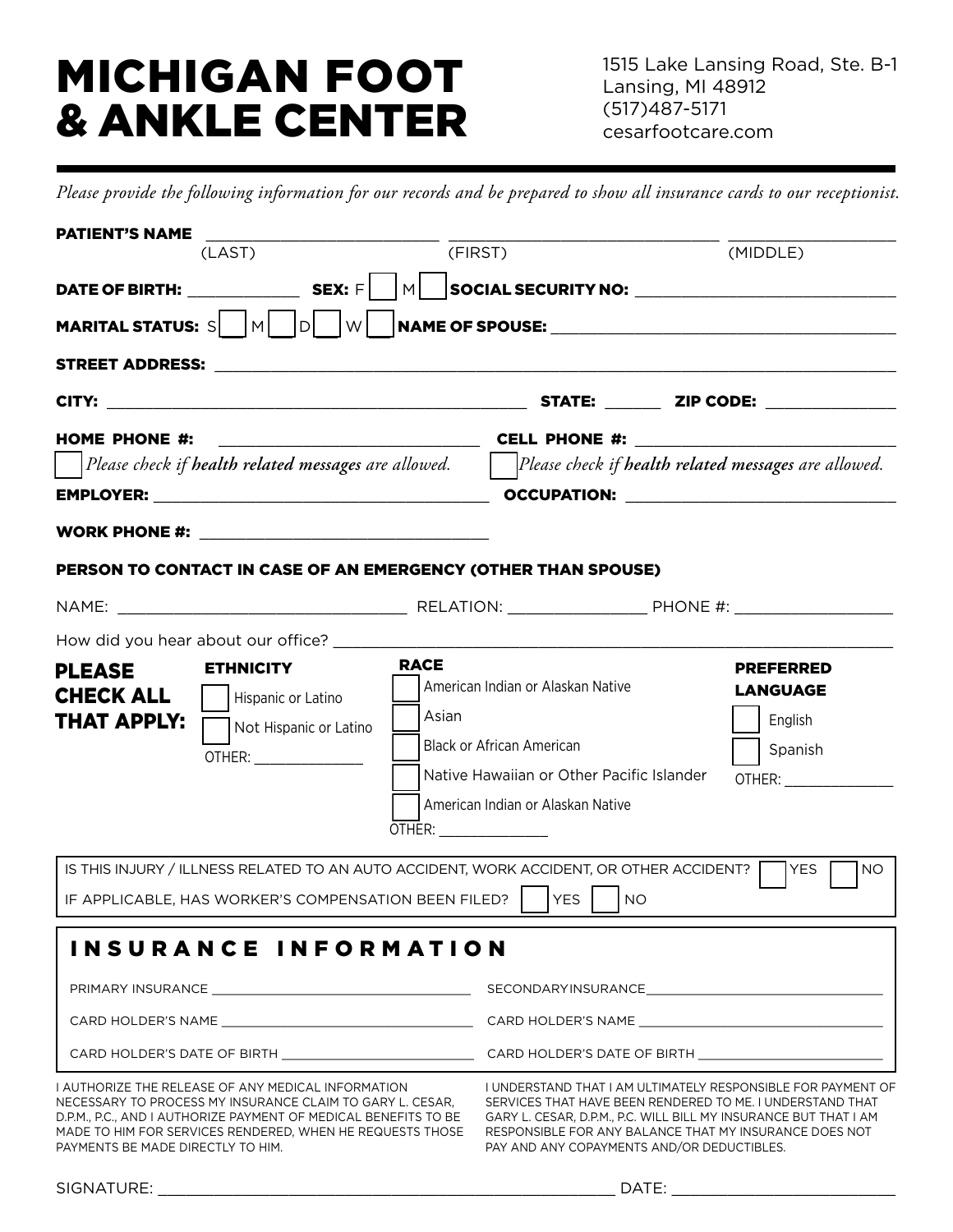## MICHIGAN FOOT & ANKLE CENTER PERSONAL HEALTH HISTORY

| <b>PATIENT HISTORY</b>        |                            |                                                                                                                                                                                                                                |  |  |  |  |  |
|-------------------------------|----------------------------|--------------------------------------------------------------------------------------------------------------------------------------------------------------------------------------------------------------------------------|--|--|--|--|--|
|                               |                            |                                                                                                                                                                                                                                |  |  |  |  |  |
|                               |                            | PLEASE EXPLAIN YOUR CURRENT FOOT PROBLEM AND THE DURATION OF THE PROBLEM:                                                                                                                                                      |  |  |  |  |  |
| (Check all that apply)        |                            | WHAT TREATMENT OPTIONS HAVE YOU TRIED TO HELP WITH YOUR CURRENT FOOT PROBLEM?                                                                                                                                                  |  |  |  |  |  |
| <b>Altered Activity</b>       | <b>Topical Medications</b> | Physical Therapy                                                                                                                                                                                                               |  |  |  |  |  |
| Altered Shoe Wear             | Injections                 | X-Rays                                                                                                                                                                                                                         |  |  |  |  |  |
| Shoe Inserts                  | NSAID's                    | Surgery                                                                                                                                                                                                                        |  |  |  |  |  |
|                               |                            |                                                                                                                                                                                                                                |  |  |  |  |  |
|                               |                            | PLEASE LIST ANY PAST SURGICAL HISTORY: Network and the contract of the contract of the contract of the contract of the contract of the contract of the contract of the contract of the contract of the contract of the contrac |  |  |  |  |  |
| <b>SOCIAL HEALTH HISTORY</b>  |                            |                                                                                                                                                                                                                                |  |  |  |  |  |
| Use of Alcohol: $ $   Yes     |                            | No ______ Drinks/Day ______ Drinks/Week ______ Drinks/Month                                                                                                                                                                    |  |  |  |  |  |
| Use of Tobacco:<br><b>Yes</b> |                            | No _______ Packs/Day _______ Packs/Week                                                                                                                                                                                        |  |  |  |  |  |
| Use of Recreational Drugs:    | $\vert$ $\vert$ No<br> Yes |                                                                                                                                                                                                                                |  |  |  |  |  |
|                               |                            | Initials & Date: _________________ Initials & Date: __________________ Initials & Date: __________________ Initials & Date: ____________________                                                                               |  |  |  |  |  |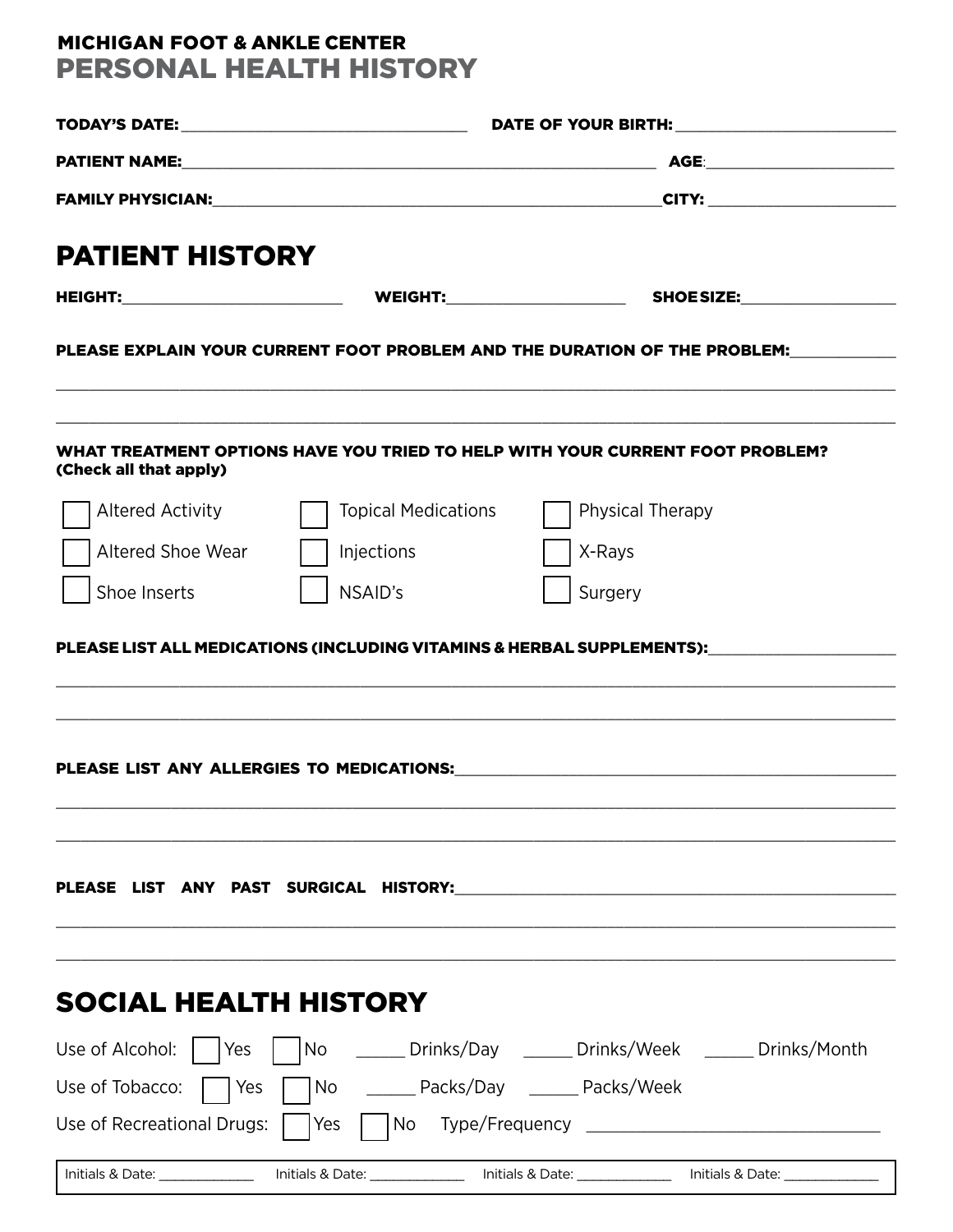## MICHIGAN FOOT & ANKLE CENTER

|                                                | Yes, Now | Yes, Past | Please check either yes or no  | $\mathop{\sf No}\nolimits$ | Yes, Now | Yes, Past |
|------------------------------------------------|----------|-----------|--------------------------------|----------------------------|----------|-----------|
| Diabetes - Insulin Dependent                   |          |           | <b>Heart Disease</b>           |                            |          |           |
| Diabetes - Non Insulin Dependent               |          |           | Congestive Heart Failure       |                            |          |           |
| <b>Bleeding Disorder</b>                       |          |           | Asthma                         |                            |          |           |
| Numbness                                       |          |           | Coldness                       |                            |          |           |
| Epilepsy                                       |          |           | Bronchitis                     |                            |          |           |
| Pneumonia                                      |          |           | Scarlet Fever                  |                            |          |           |
| Dyspnea                                        |          |           | Rheumatic Fever                |                            |          |           |
| Hepatitis<br>$\mathsf C$<br>B<br>Α             |          |           | Sexually Transmitted Infection |                            |          |           |
| HIV/AIDS                                       |          |           | Anemia                         |                            |          |           |
| Hypertension                                   |          |           | Kidney                         |                            |          |           |
| Stroke                                         |          |           | Gout                           |                            |          |           |
| Cramps                                         |          |           | Thyroid                        |                            |          |           |
| Arthritis                                      |          |           | Stomach Problems               |                            |          |           |
| Emphysema                                      |          |           | Ulcers                         |                            |          |           |
| Urinary Tract Infection                        |          |           | Tuberculosis                   |                            |          |           |
| Cancer                                         |          |           | Pregnancy                      |                            |          |           |
| Glaucoma                                       |          |           | Liver Disease                  |                            |          |           |
| Phlebitis or Blood Clots                       |          |           | Skin Disease/Psoriasis/Eczema  |                            |          |           |
| Weight Loss<br>Weight Gain                     |          |           | Parkinson's Disease            |                            |          |           |
| OTHER:<br><b>ANY BLOOD DISEASES/DISORDERS:</b> |          |           |                                |                            |          |           |

 $\sqrt{2}$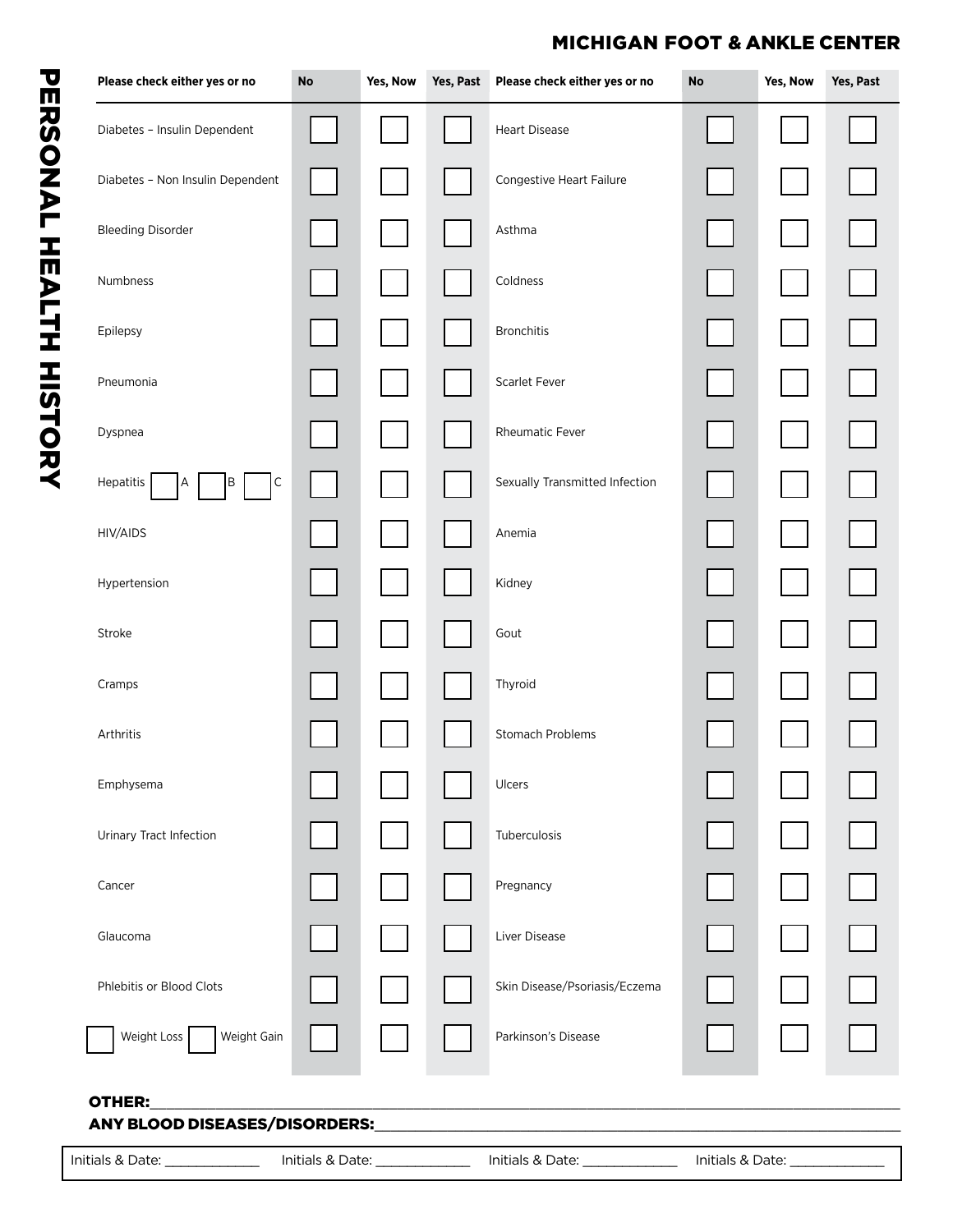| family member who has or<br>has had any of the medical<br>problems listed. | YES | $\mathbf{S}$ | <b>FATHER</b> | <b>MOTHER</b> | <b>BROTHER</b> | <b>SISTER</b> | SON | <b>DAUGHTER</b> | GRANDPARENT |
|----------------------------------------------------------------------------|-----|--------------|---------------|---------------|----------------|---------------|-----|-----------------|-------------|
| Diabetes                                                                   |     |              |               |               |                |               |     |                 |             |
| <b>Bleeding Disorder</b>                                                   |     |              |               |               |                |               |     |                 |             |
| Numbness                                                                   |     |              |               |               |                |               |     |                 |             |
| Epilepsy                                                                   |     |              |               |               |                |               |     |                 |             |
| Pneumonia                                                                  |     |              |               |               |                |               |     |                 |             |
| Dyspnea                                                                    |     |              |               |               |                |               |     |                 |             |
| Hepatitis<br>$\mathsf C$<br>Β<br>А                                         |     |              |               |               |                |               |     |                 |             |
| Hypertension                                                               |     |              |               |               |                |               |     |                 |             |
| Stroke                                                                     |     |              |               |               |                |               |     |                 |             |
| Cramps                                                                     |     |              |               |               |                |               |     |                 |             |
| Arthritis                                                                  |     |              |               |               |                |               |     |                 |             |
| Emphysema                                                                  |     |              |               |               |                |               |     |                 |             |
| Urinary Tract Infection                                                    |     |              |               |               |                |               |     |                 |             |
| Cancer                                                                     |     |              |               |               |                |               |     |                 |             |

#### OTHER:\_\_\_\_\_\_\_\_\_\_\_\_\_\_\_\_\_\_\_\_\_\_\_\_\_\_\_\_\_\_\_\_\_\_\_\_\_\_\_\_\_\_\_\_\_\_\_\_\_\_\_\_\_\_\_\_\_\_\_\_\_\_\_\_\_\_\_\_\_\_\_\_\_\_\_\_\_\_\_\_\_\_\_\_\_\_